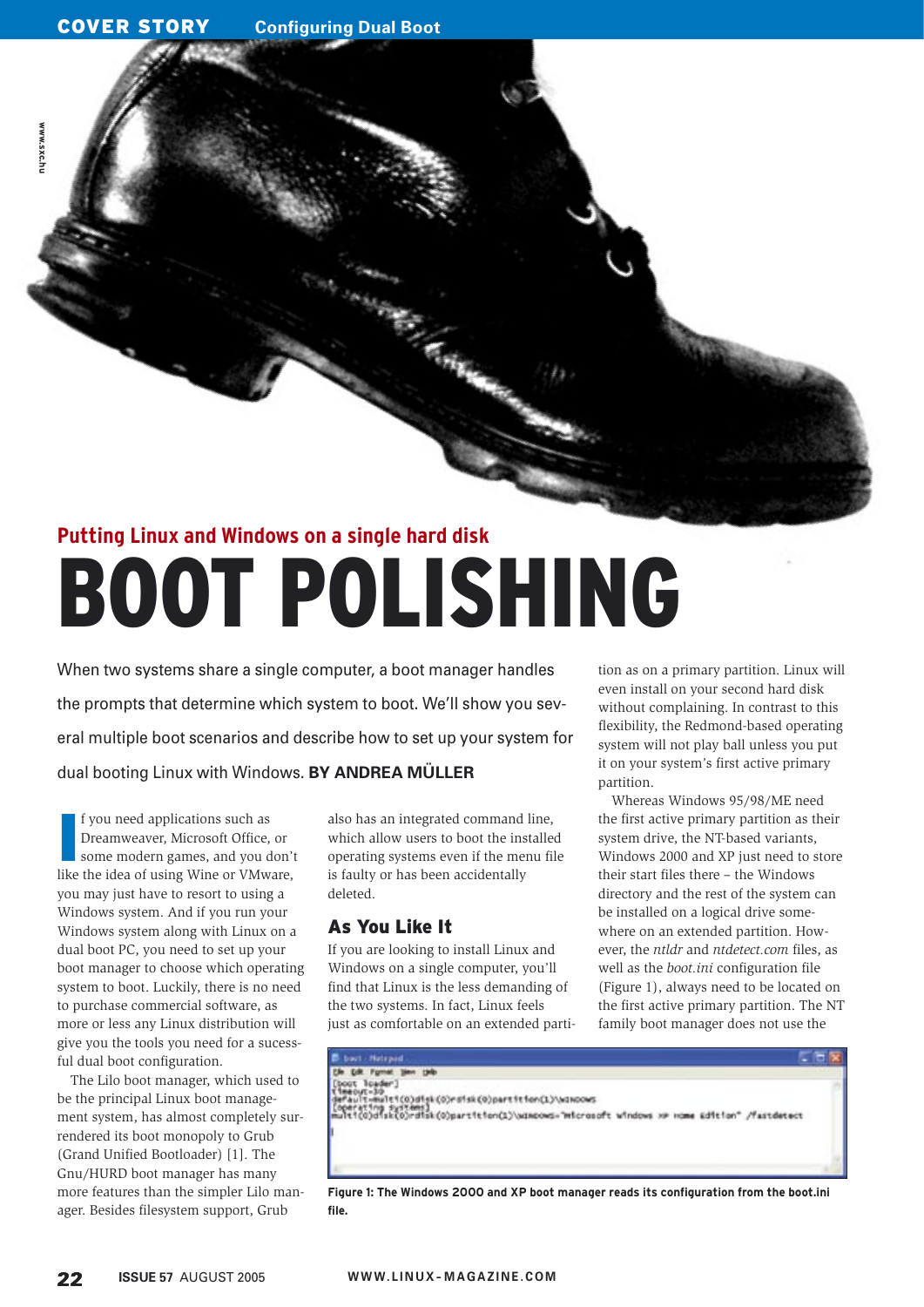# **Advertisment**

Master Boot Record (MBR), but the boot sector on the partition with the boot files. If there happens to be another Windows system on the drive where you install Windows XP, the installation routine will automatically add the existing system to the boot menu.

### Standard Approach

The most typical type of multiple boot system adds Linux on top of a previously installed Windows system. Most distributions use the Grub boot manager by default and automatically add the Windows installation to the Grub boot menu (Figure 2).

The Grub configuration file, */boot/grub/menu.lst*, tells Grub how to launch Windows. The simplest variant looks like this; it works with Windows 95/98/ME and with the NT family.

title Windows root (hd0,1) chainloader +1

The line starting with *title* specifies the name for the Grub menu entry. The *root* line tells Grub which partition contains the system you wish to launch.

This syntax is a little different from the Linux standard, */dev/hdx*. *hd0* refers to the hard disk; Grub starts counting at *0*. The first disk attached to the first IDE controller, which would be */dev/ hda* in Linux notation, is *hd0* for Grub. The partition follows the comma, and again Grub counts from *0*. Thus, our sample entry would boot a Windows system that lives on */dev/hda2*. It is quite common to find Windows installed on the second primary partition, as many manufacturers set up a recovery partition on */dev/hda1*.

Instead of the *root* keyword, some distributions use *rootnoverify*. This keyword tells Grub not to try to read the filesystem belonging to the partition that follows. As long as you are just running the code in the boot sector of the partition, there is no difference between *root* and *rootnoverify*.

The instructions for booting the Windows system contain a line that reads *chainloader*  $+1$ . The  $+1$  parameter tells Grub to run the boot code following the *root* partition. However, you could instead specify the path to a file with the boot code for the system. You can try this out by getting Linux to write the boot sector of a Windows 2000 or XP partition to a file titled */boot/ntsector* using the following command:

dd if=/dev/hda1  $\triangleright$ of=/boot/ntsector 2 bs=512 count=1

To run the NTloader from this file on your Linux partition, you then need to add the following entry to your *menu.lst*

title Windows root (hd0,4) chainloader /boot/2 ntsector

However, you need to specify *root* to read the Linux partition, which is */dev/hda5* in our example, if you want Grub to locate the file. The *rootnoverify* directive will not work in this case, as Grub's file system support is needed to read the boot sector from a file. This approach will only work if the file with the boot code is stored on a partition with a file system that Grub supports. Besides the common Linux file systems, *ext2*, *ext3*, *reiser*, and *xfs*, other file systems could also be the VFAT file system used for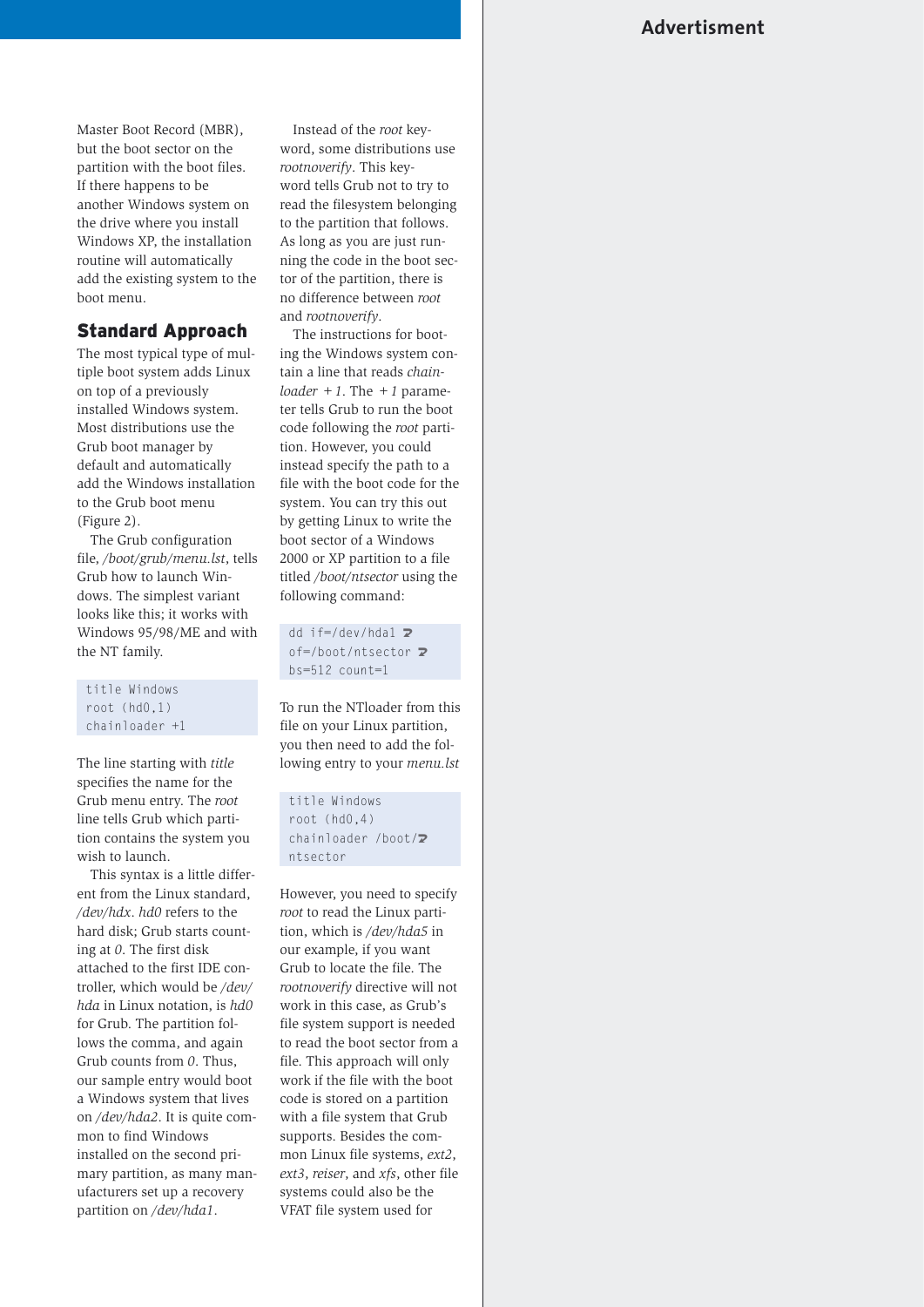

**Figure 2: Most distributions automatically set up the Grub boot manager and add Windows to the menu.**

Windows 95, Windows 98, and Windows ME systems.

It is also quite common to see a *makeactive* option in the Windows boot entries. The line needs to follow the line that passes the partition to Grub. What this option actually does is set the active flag for the partition, and this is necessary because Windows needs the active primary partition to boot. Most distributors put this entry in the *menu.lst* file just to make sure, but you only need it if you have multiple primary partitions on your hard disk, and if one of the non-Windows partitions has set the active flag.

# Virtual Swaps

There is another scenario that involves slightly more work for users wanting to launch Windows. The idea behind this scenario is to attach a hard disk to the second IDE controller. Any existing Windows XP or 9x installations would refuse to boot from this disk. But Grub steps in with a *map* option that supports virtual disk swapping. The boot manager expects the disks to be swapped following the *map* option. The following entry would swap */dev/hda* and */dev/hdb* and boot a windows system installed on */ dev/hdb1*:

title Windows map (hd0) (hd1) map (hd1) (hd0) root (hd1,0) chainloader +1

It is important to note that, after swapping, Grub still refers to the disk connected to the second IDE controller as *hd1* – so as far as Grub is concerned, virtual disk swapping has no after effects.

# Windows in Second

Linux users wanting to add Windows to their installation are in for even more trouble. Both 95/98/ME and the NT family overwrite the MBR during a standard install, removing the Grub instance that resides there. If you plan this in advance and have a Grub boot floppy, you should have no trouble reinstating Grub later. To create a Grub install floppy, first run *dd* to write the *stage 1* file to the boot sector of a floppy. Assuming you have installed and set up Grub, the file will be located below the */boot/grub* directory, just like *menu.lst*. Typing

dd if=stage1 of=/dev/fd0  $\triangleright$ bs=512 count=1

in this directory will send *stage1* to the floppy. The following command

dd if=stage2  $\triangleright$ of=/dev/fd0 bs=512 seek=1

does the same thing for *stage2*. The *seek=1* parameter ensures that the command will not overwrite the *stage1* file transferred in the last step, but will instead store *stage2* behind *stage1*.

After completing these steps, your boot floppy now has everything you need to reinstall Grub. After booting, Grub will display the integrated command line without a menu. The prompt supports tab completion and also has online help. Entering *help* displays a list of commands, and *help commandname* gives you an explanation of a command.

# Reinstalling Grub

To reinstall Grub, you first have to point Grub to its root partition, that is, the partition with the */boot/grub* directory and the stage files. If */boot* is located on */ dev/hda5*, you need to type the following at the Grub prompt: *root (hd0,5)*. Tab completion is supported, so you will not normally need to type the closing parentheses; for example, you can type *root* 

```
di (rgazh). Ao redard
 endiquent. Accorded<br>controllers before the current one. For example, if there is an<br>IDE disk and a SCSI disk, and wour FreeBSD root partition is on<br>the SCSI disk, then use a 'i' for HDBIAS.<br>rootnoverify: rootnoverify [DEVI
grub) root (hd)
   Possible partitions<br>Partition num: 0,
                                                                 ere:<br>Filesysten type is xfs, partition type 0x83<br>Filesysten type is xfs, partition type 0x83<br>Filesysten type is xfs, partition type 0x83<br>Filesysten type is ext2fs, partition type 0x83<br>Filesysten type is ext2fs, partition t
        Partition num: 0,<br>Partition num: 2,<br>Partition num: 3,
        Partition num: 4,<br>Partition num: 6,
        Partition num: 6,<br>Partition num: 7,<br>Partition num: 8,
        Partition num:<br>Partition num:
                                                     \frac{9}{10}.
grub> root (hd0.
```
**Figure 3: The Grub command line gives you online help and tab completion.**